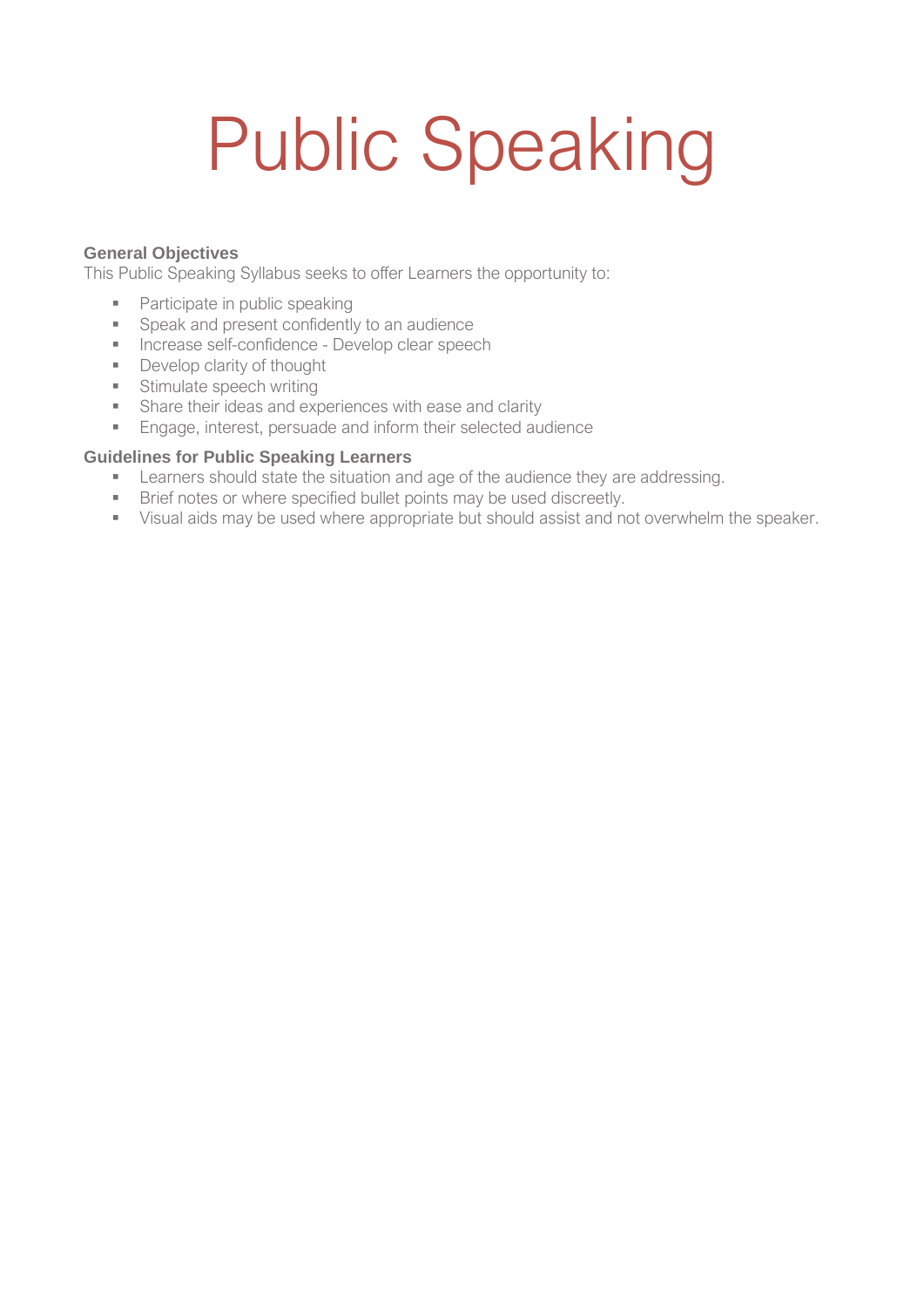## Entry Level

| Introductory (10 Minutes)                                                 | <b>Marks</b><br>Awarded |
|---------------------------------------------------------------------------|-------------------------|
| Learners should:                                                          |                         |
| Give a talk on your character from a book<br>1.<br>(Time limit 2 minutes) | 90                      |
| 2.<br>Discuss with the Examiner                                           | 10                      |
| The content of the talk<br>$\mathcal{L}_{\mathcal{A}}$                    |                         |
| <b>Transition (10 Minutes)</b>                                            |                         |
| Learners should:                                                          |                         |
| Give a talk on your favourite animal<br>3.<br>(Time limit 2 minutes)      | 90                      |
| Discuss with the Examiner:<br>4.                                          | 10                      |
| The content of the talk<br>g,                                             |                         |
|                                                                           |                         |
|                                                                           |                         |
|                                                                           |                         |
|                                                                           |                         |
|                                                                           |                         |
|                                                                           |                         |
|                                                                           |                         |
|                                                                           |                         |
|                                                                           |                         |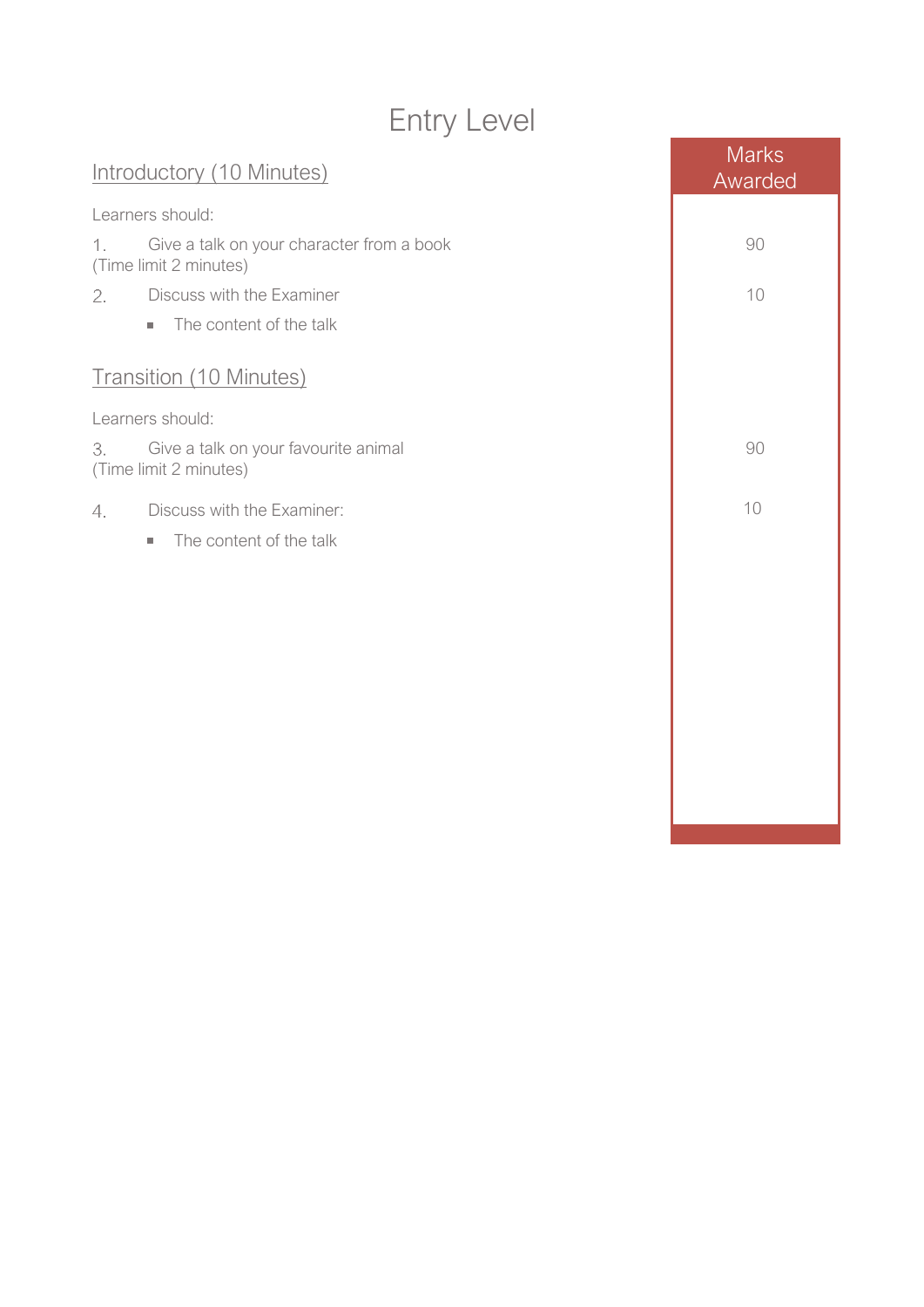#### Foundation Level

|                                                                               | Grade 1 (10 Minutes)                                                                                                                                                                     | <b>Marks</b><br>Awarded |
|-------------------------------------------------------------------------------|------------------------------------------------------------------------------------------------------------------------------------------------------------------------------------------|-------------------------|
|                                                                               | Learners should:                                                                                                                                                                         |                         |
| 1.                                                                            | Give a talk on a subject of your own choice<br>(Time limit 3 minutes)                                                                                                                    | 90                      |
| 2.                                                                            | Discuss with the Examiner                                                                                                                                                                | 10                      |
|                                                                               | The content of the talk<br>×.                                                                                                                                                            |                         |
|                                                                               | Grade 2 (10 Minutes)                                                                                                                                                                     |                         |
|                                                                               | Learners should:                                                                                                                                                                         |                         |
| Give a talk on one of the following subjects:<br>1.<br>(Time limit 3 minutes) |                                                                                                                                                                                          | 80                      |
|                                                                               | An interesting place you have visited<br>×.<br>A challenge you have overcome<br>$\mathcal{L}_{\mathcal{A}}$<br>A charity or cause you feel strongly about<br>$\mathcal{L}_{\mathcal{A}}$ |                         |
| 2.                                                                            | Bring an article from a newspaper or magazine, the examiner will pick<br>an extract for you to read aloud.                                                                               | 10                      |
| 3.                                                                            | Discuss with the Examiner:                                                                                                                                                               | 10                      |
|                                                                               | The content of the talk<br>$\sim$<br>Sight reading points to remember<br>×.                                                                                                              |                         |
|                                                                               | Grade 3 - Foundation Medal (15 Minutes)                                                                                                                                                  |                         |
|                                                                               | Learners should:                                                                                                                                                                         |                         |
| 1.                                                                            | Deliver a talk on one of the following subjects:<br>(Time limit 3 minutes)                                                                                                               | 80                      |
|                                                                               | Something you would banish forever if you had the chance<br>Your ambitions and aims for the future<br>An interesting person in history<br>$\sim$                                         |                         |
| 2.                                                                            | Bring an article from a newspaper or magazine, the examiner will pick<br>an extract for you to read aloud.                                                                               | 10                      |
| 3.                                                                            | Discuss with the Examiner:                                                                                                                                                               | 10                      |
|                                                                               | The content of the talk<br>×.<br>How to present a talk successfully<br>×.<br>Vocal skills needed for public speaking<br>$\mathcal{L}_{\mathcal{A}}$                                      |                         |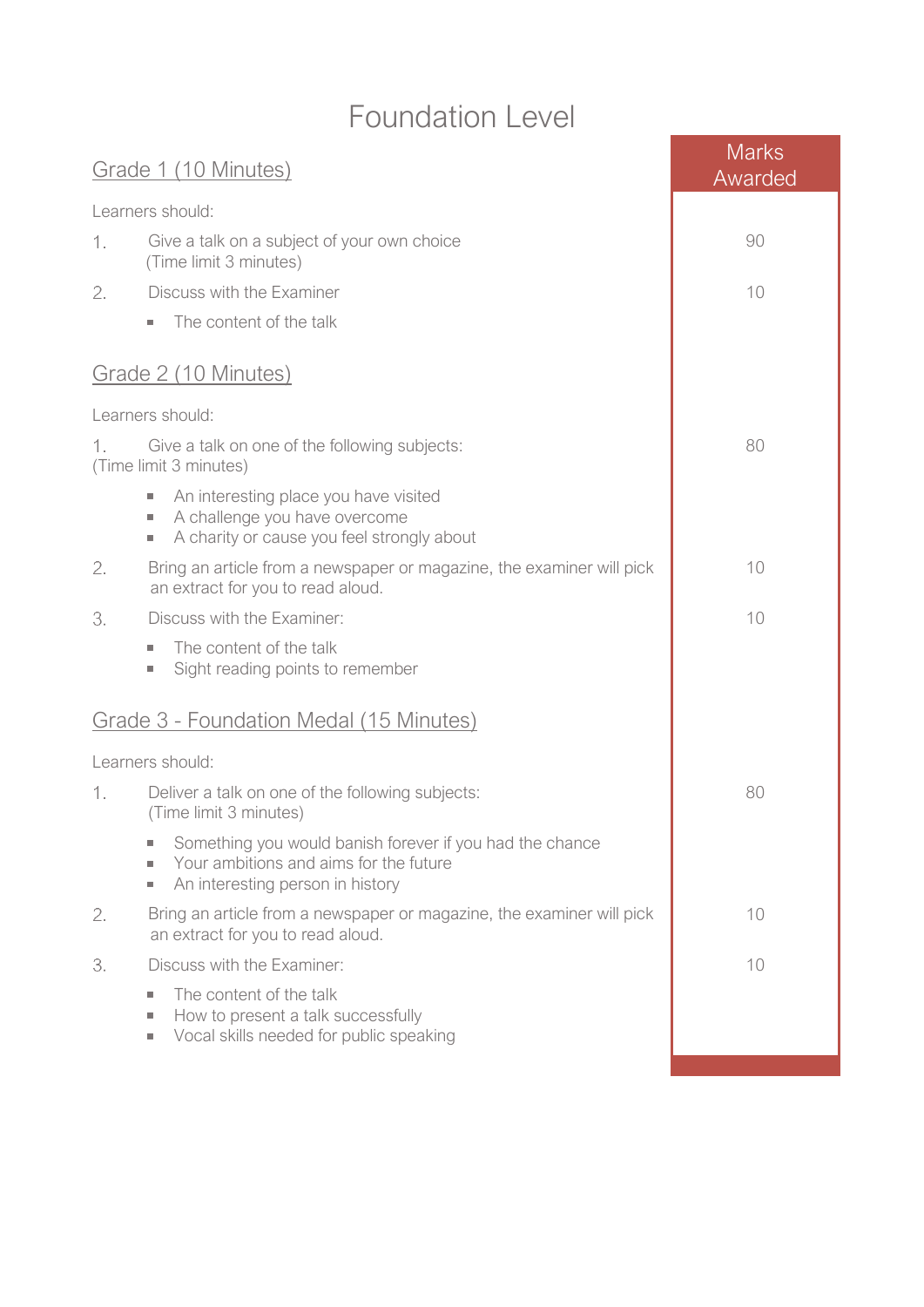### Level 2 - Intermediate

| Grade 4 (15 Minutes)                                                                                                                                                                                            | <b>Marks</b><br>Awarded |
|-----------------------------------------------------------------------------------------------------------------------------------------------------------------------------------------------------------------|-------------------------|
| Learners should:                                                                                                                                                                                                |                         |
| 1.<br>Deliver a speech on one of the following subjects:<br>(Time limit 4 minutes)                                                                                                                              | 60                      |
| Pros and cons of school uniforms<br>×.<br>Should smoking be made illegal?<br>×.<br>Homework does more harm than good<br>ш<br>Social media, its use and misuse<br>$\mathcal{L}_{\mathcal{A}}$                    |                         |
| 2.<br>Bring an article from a newspaper or magazine, the examiner will pick<br>an extract for you to read aloud.                                                                                                | 20                      |
| 3.<br>Discuss with the Examiner briefly:                                                                                                                                                                        | 20                      |
| The contents of the talk<br>×.<br>The importance of well-formed consonant and vowel sounds to<br>ш<br>the public speaker                                                                                        |                         |
| Grade 5 (15 Minutes)                                                                                                                                                                                            |                         |
| The Ronald Marsh Certificate of Excellence is awarded annually to the Learner<br>gaining the highest Distinction mark in this examination.                                                                      |                         |
| Learners should:                                                                                                                                                                                                |                         |
| Deliver a speech on one of the following subjects:<br>1.<br>(Time limit 4 minutes)                                                                                                                              | 60                      |
| Should the age to vote be brought down to 16?<br>×.<br>Climate change<br>×.<br>Does the lottery encourage gambling?<br>ш<br>Has remote learning changed the concept of education<br>$\mathcal{L}_{\mathcal{A}}$ |                         |
| 2.<br>Bring an article from a newspaper or magazine, the examiner will pick<br>an extract for you to read aloud.                                                                                                | 20                      |
| 3.<br>Discuss with the Examiner briefly:                                                                                                                                                                        | 20                      |
| The contents of the talk<br>×.<br>The way to introduce a speaker<br>$\mathcal{L}_{\mathcal{A}}$<br>The way to propose a vote of thanks<br>$\mathcal{L}_{\mathcal{A}}$                                           |                         |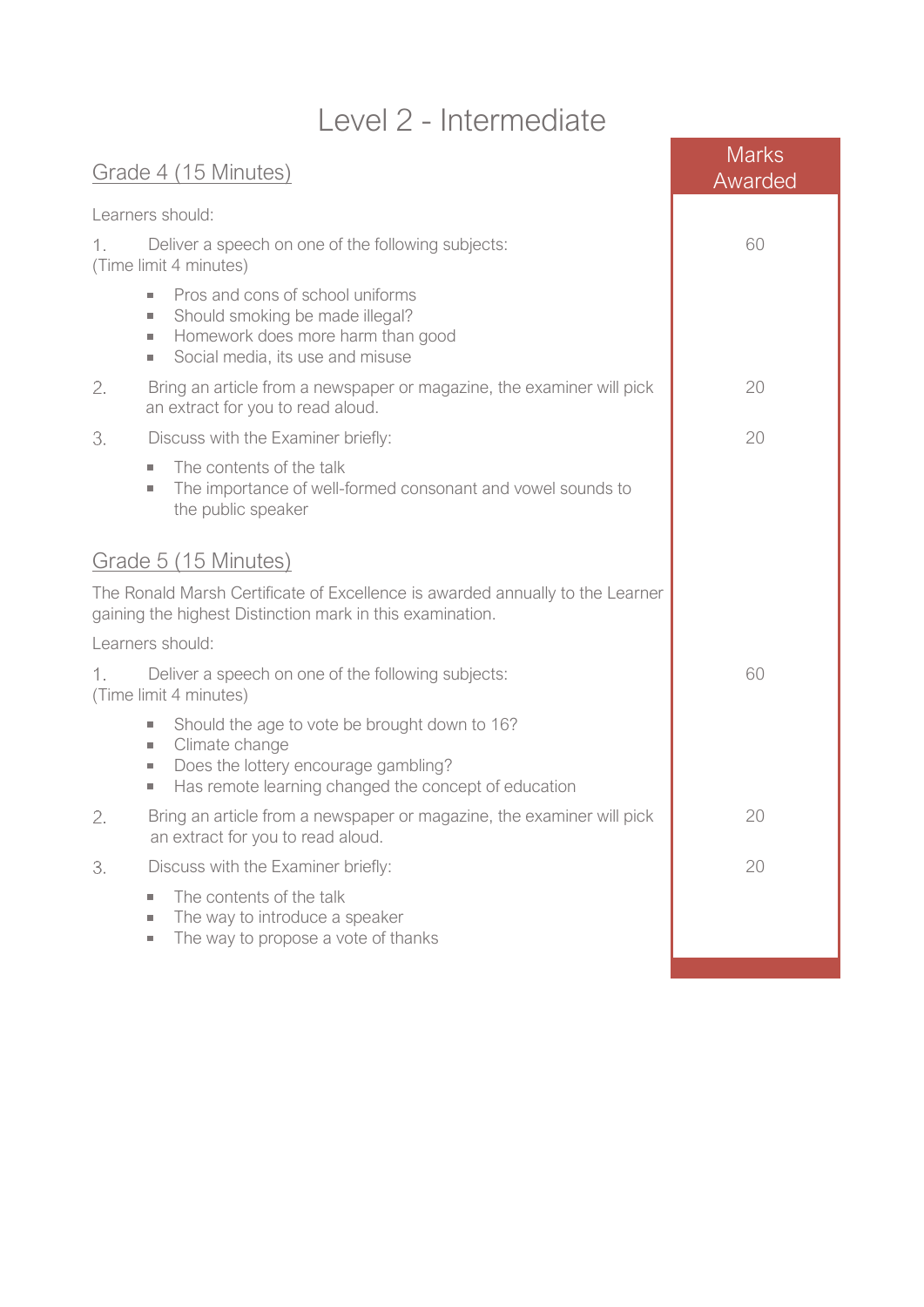| Level 3 - Advanced                                                                                                                                                                                                                                                                                                                                                                                               |                         |  |  |  |
|------------------------------------------------------------------------------------------------------------------------------------------------------------------------------------------------------------------------------------------------------------------------------------------------------------------------------------------------------------------------------------------------------------------|-------------------------|--|--|--|
| <u> Grade 6 - Bronze Medal (20 Minutes)</u>                                                                                                                                                                                                                                                                                                                                                                      | <b>Marks</b><br>Awarded |  |  |  |
| Learners should:                                                                                                                                                                                                                                                                                                                                                                                                 |                         |  |  |  |
| Deliver a speech on one of the following subjects<br>1.<br>(Time limit 7 Minutes)                                                                                                                                                                                                                                                                                                                                | 70                      |  |  |  |
| "Service to others is the rent you pay for your room on earth"<br>٠<br>Muhammad Ali<br>"A business that makes nothing but money is a poor business"<br>m.<br>Henry Ford<br>"Where there is a great deal of free speech there is always a<br>$\mathcal{L}_{\mathcal{A}}$<br>certain amount of foolish speech" Winston Churchill<br>"No one can make you inferior without your consent" Eleanor<br>×.<br>Roosevelt |                         |  |  |  |
| 2.<br>Bring an article from a newspaper or magazine, the examiner will pick<br>an extract for you to read aloud.                                                                                                                                                                                                                                                                                                 | 10                      |  |  |  |
| 3.<br>Discuss with the Examiner:<br>The contents of the talk<br>×.<br>The proposal of toasts<br>m.<br>The reply to a toast<br>×.<br>The importance of effective breath support and well formed<br>$\mathcal{L}_{\mathcal{A}}$<br>vowels to the public speaker                                                                                                                                                    | 20                      |  |  |  |
| Grade 7 - Silver Medal (30 Minutes)                                                                                                                                                                                                                                                                                                                                                                              |                         |  |  |  |
| Learners should:                                                                                                                                                                                                                                                                                                                                                                                                 |                         |  |  |  |
| Either Propose or Oppose one of the following motions (as if it were<br>part of a debate)<br>(Time limit 8 minutes)                                                                                                                                                                                                                                                                                              | 35                      |  |  |  |
| This house would make voting compulsory<br>$\mathcal{L}_{\mathcal{A}}$<br>This house believes social deprivation causes crime<br>×.<br>This house believes newspapers are a thing of the past<br>$\mathcal{L}_{\mathcal{A}}$<br>This house believes there should be free movement of people<br>×.<br>throughout the world                                                                                        |                         |  |  |  |
| Deliver a short impromptu speech of no longer than 6 minutes on<br>2.<br>one of four subjects, which will be handed to the learner 10 minutes before the<br>examination                                                                                                                                                                                                                                          | 35                      |  |  |  |
| 3.<br>Bring an article from a newspaper or magazine, the examiner will pick<br>an extract for you to read aloud.                                                                                                                                                                                                                                                                                                 | 10                      |  |  |  |
| Discuss with the Examiner:<br>4.                                                                                                                                                                                                                                                                                                                                                                                 | 20                      |  |  |  |
| The contents of the talk<br>m.<br>Chairmanship<br>$\mathcal{L}_{\mathcal{A}}$<br>Debate procedure<br>×.<br>Impromptu speaking<br>u.                                                                                                                                                                                                                                                                              |                         |  |  |  |